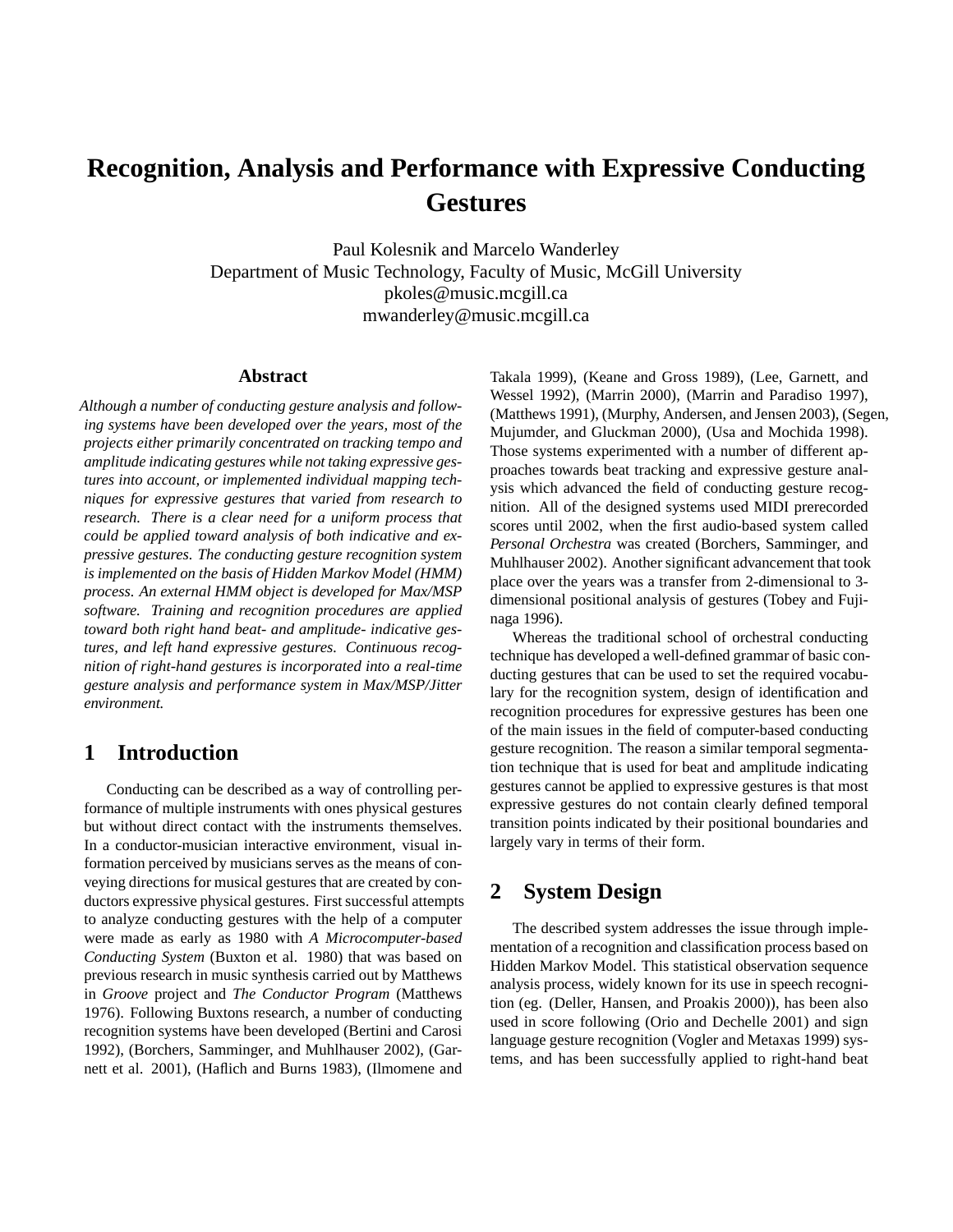conducting recognition in *Multi-Modal Conducting Simulator* project (Usa and Mochida 1998).

#### **2.1 HMM object**

As the initial step of the project, an external HMM object was implemented for Max environment. The object was written as a representation of a discrete HMM model and served as an implementation of its three principal features learning, finding an optimal sequence of states and recognition. Sizes of state and label vectors as well as the type of HMM (left-to-right or ergodic) were passed as arguments to the object. Observation sequence recognition was implemented with a forward-backward algorithm, calculation of the optimal sequence of model states used Viterbi algorithm, and model training was done through Baum-Welch reestimation procedure. Logarithm scaling techniques were used in order to avoid computational range errors which may occur for longer observation streams due to a recursive nature of the processes. A detailed overview of general HMM techniques can be found in (Rabiner and Huang 1986) and (Rabiner 1989), whereas scaling procedure and other practical issues are described in (Lien 1998) and (Huang, Ariki, and Jack 1990). The HMM object also provided features for storing, viewing, importing/exporting and editing of HMM models.

#### **2.2 Symbol Recognition**

Symbol recognition was the initial system developed with the external HMM object. Absolute 2-D positional coordinates extracted from the movement of an input source (mouse or Wacom tablet) were used to calculate orientation values along the horizontal axis. Resulting data stream was then passed to a vector quantization external object written in Max that mapped observation stream to specifications of the codebook used by the HMM models. Each of the HMM objects represented an isolated symbol to be recognized. At the learning stage, HMM objects were individually trained with a number of symbol examples. At the recognition stage, an observation stream representing a symbol was passed to all of the HMM objects, and the one producing the highest probability was considered as the recognized symbol.

At the initial stage, English alphabet symbols were successfully used for training and recognition by the system. Furthermore, HMM recognition procedure performed equally well with examples of words—for example, it was able to differentiate between "who" and "why", in spite of the fact that those two words share first two letters. In both cases of letter and word recognition, recognition rate was over 92.5%. Symbols that were incorrectly identified were the ones that shared many similar characteristics—for instance, in several cases a capital *C* was mistaken for a capital *G* and vice versa.

#### **2.3 Gesture Recognition**

At the following stage, the procedure was modified in order to be able to accept users movements as its input information. Inexpensive Logitech USB cameras were used for image input together with a colour glove worn by user for gesture tracking. However, the system was built to be compatible with higher precision 6-DOF positional trackers for use in further research. Image acquisition and processing was handled by Eyesweb freeware (Camurri et al. 2000) using blob colour tracking techniques. An Eyesweb patch extracted positional coordinates of colour glove and sent their values to Max/MSP software via OSC network.

As the initial step of the experiment, the procedure used by the symbol recognition system was replicated using a single webcam to capture a 2-D positional user input. Resulting recognition rates were similar to those obtained in the previous experiment with a mouse/tablet. The system was then extended to accommodate the 3-D nature of expressive conducting gestures. A second USB camera that was placed in profile view of the user (right or left, corresponding to the tracked hand) was used to capture additional positional information. The Max patch was modified so that there were two separate channels, front and profile, responsible for gesture recognition. Each of the channels contained an equal number of HMM objects, corresponding to the number of gestures the system was intended to recognize. At the recognition stage, probabilities of the corresponding pairs of objects were combined to obtain a final resulting probability that determined the choice of identified gesture.



Figure 1: Front and profile camera view of the user training the recognition system with left-hand expressive gestures

All of the conducting gestures used for positional recordings were performed by a doctoral conducting student at the Music Faculty of McGill University. Five left-hand expressive gestures were selected to be recognized. For right-hand beat indicating gestures, two beat patterns were chosen—a four-beat legato and a four-beat staccato patterns. A separate HMM object was used to represent each beat gesture of the two patterns. There were 20 training sets and 10 testing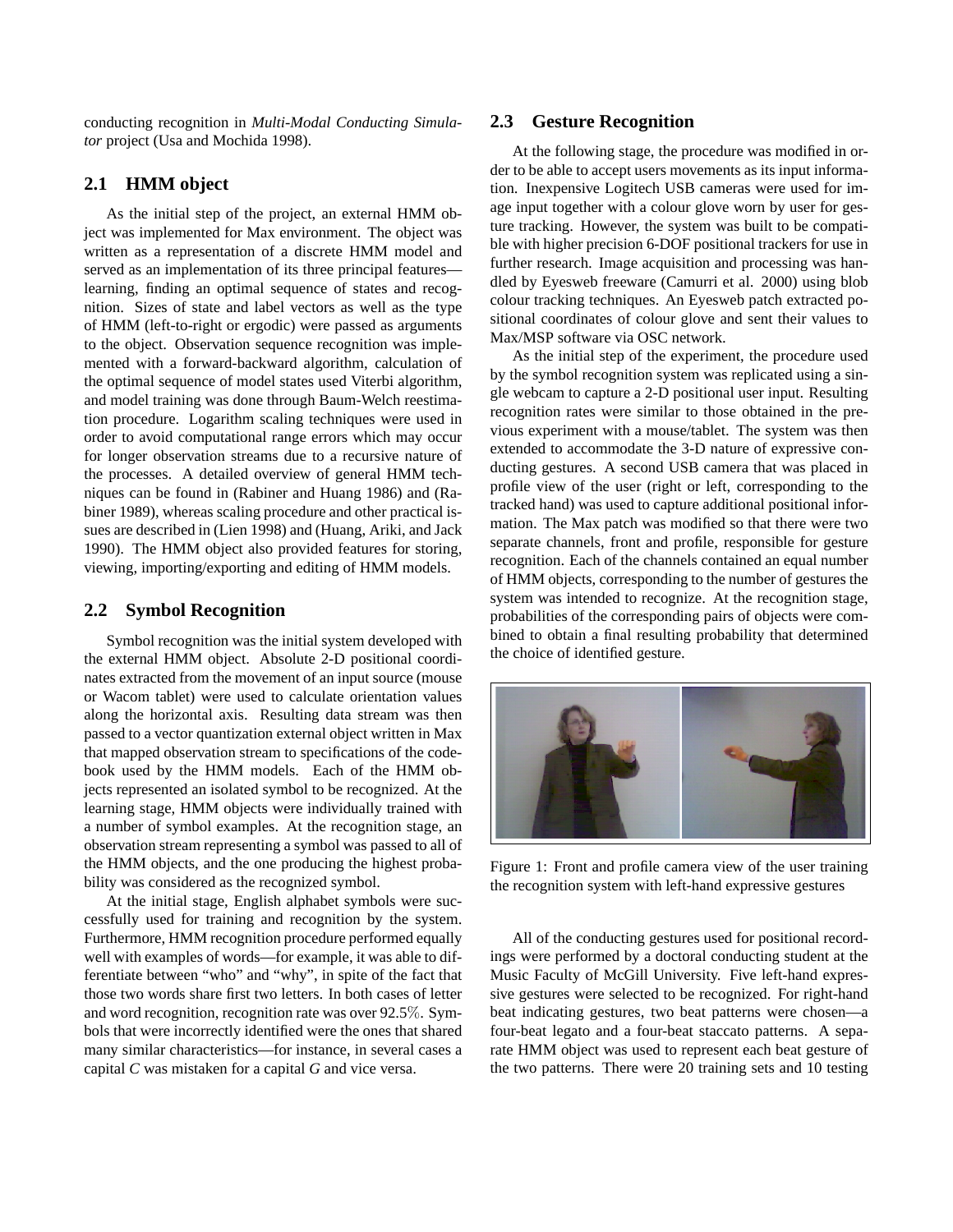sets for each gesture, and the system performed with a 98% recognition rate.

### **2.4 Gesture Analysis, Recognition and Performance**

Continuous gesture recognition of right-hand beat identification gestures was incorporated into a gesture analysis and performance system, which was designed as a tool for conducting an audio (and optionally, a video) score of orchestral performance in real-time. The primary purpose of the gesture analysis section of the system was to extract beat amplitude and beat transition points from conducting gestures based on maxima and minima of their absolute positional values. Subsequently, gesture performance part of the system mapped the identified beat transition points and beat amplitude values to modifications in playback speed and volume of the audio score that was being conducted by the user. Real-time audio stretching/compression techniques that were used were similar to those introduced in *Personal Orchestra* project (Borchers, Samminger, and Muhlhauser 2002) and used in *Computer Vision* system (Murphy, Andersen, and Jensen 2003). As an optional feature, a prerecorded video of McGill Symphony orchestra performance was used as an output feature simultaneously with the corresponding audio score. Jitter objects received tempo modification information from Max/MSP objects and adjusted the playback of prerecorded video score.



Figure 2: Schematic representation of the system

The same right-hand beat indicating gestures that were used for isolated gesture recognition were applied in the identification stage of a continuous recognition process. As a part of a continuous gesture recognition process, temporal segmentation of beats was done through information received from gesture analysis section of the system. The system was able to correctly identify the conducting gestures in real-time with a 94.6% recognition rate.

# **3 Future Works**

One of the future goals of the project is to design a gesture recognition process that can be implemented in a continuous conducting movement environment in combination with the developed gesture analysis and performance system. Whereas the issue of temporal segmentation of continuous gesture observation stream can be easily solved for right-hand beat indicating gestures through the use of information extracted by another process (such as tracking positional maxima and minima of the gestures), there is no simple way of using a similar technique for expressive gestures, since there is no clear uniform indication of positional transitions between them. A solution to this problem lies in the capability of HMM process to automatically segment an entire observation stream into isolated gesture states. This technique (Vogler and Metaxas 1999) involves training HMM models separately with isolated gestures, and then chaining the trained models together into a single network of states. Viterbi algorithm can then be used on the entire observation stream, so that the temporal segmentation problem is simplified to computing the most probable path through the network of states produced by the data stream.

Upon completion of the continuous process of gesture recognition, the eventual goal of the work will be to develop a classification library of conductors gestures for computer conducting gesture recognition systems. This part of the project will address the need for development of a uniform set of conducting gesture definitions in terms of their positional information and mappings to the music score. The proposed library will be based on the existing well-developed grammar of traditional conducting technique, and will be introduced as a standardized set of gesture definitions to be used for future research in the field of conducting gesture recognition. Positional 3-D recording of the library gestures will be done with Vicon Motion Capture and Polhemus Liberty systems soon to be available at McGill Music Technology Labs.

# **4 Conclusion**

The main achievement of the work is development of an HMM-based procedure that can be applied to analysis and classification of expressive conducting gestures. In particular, HMM training and recognition processes was applied to anal